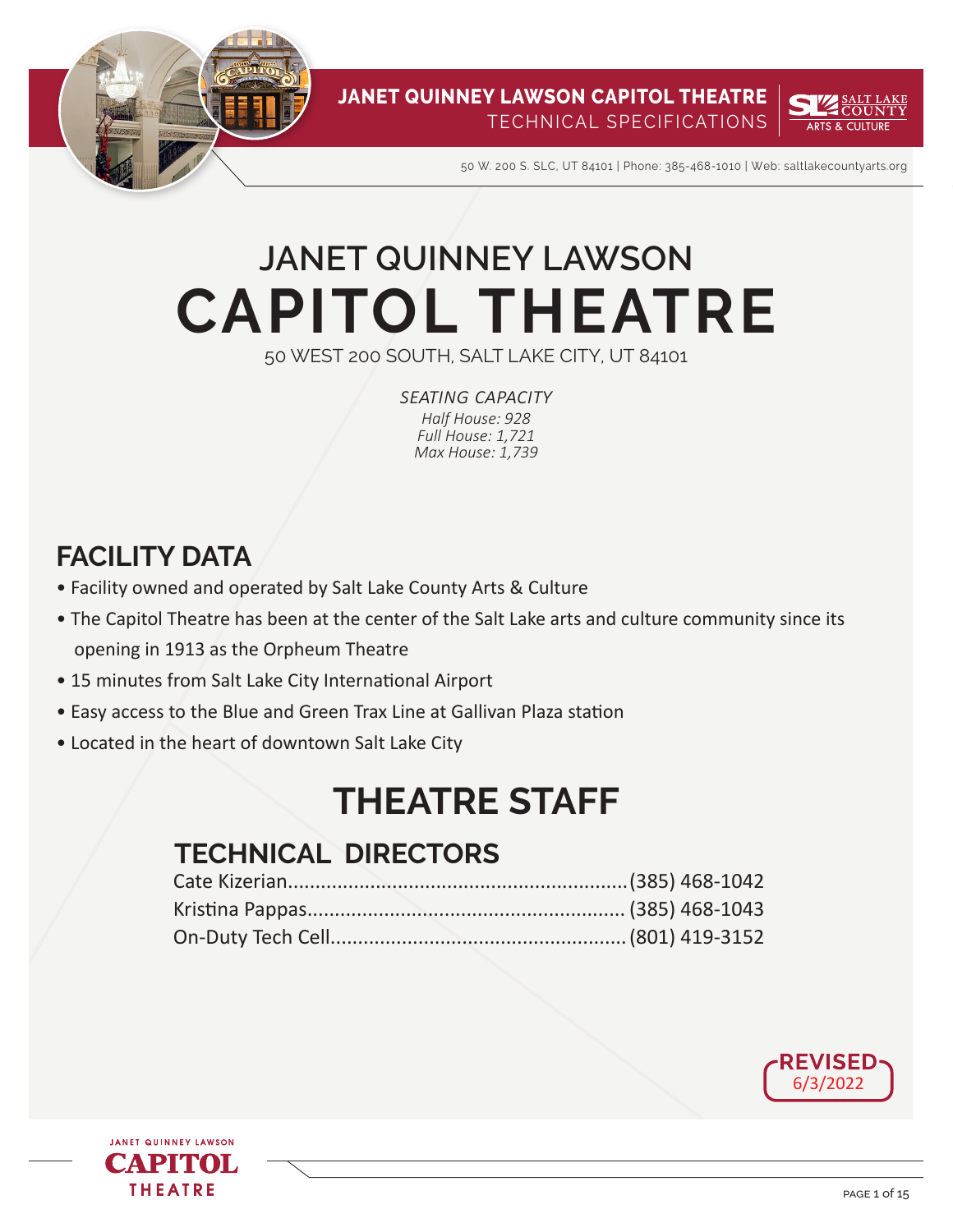



50 W. 200 S. SLC, UT 84101 | Phone: 385-468-1010 | Web: saltlakecountyarts.org

## **TABLE OF CONTENTS**

| INTERNET CONNECTION SERVICES PAGE 13 |  |
|--------------------------------------|--|
|                                      |  |

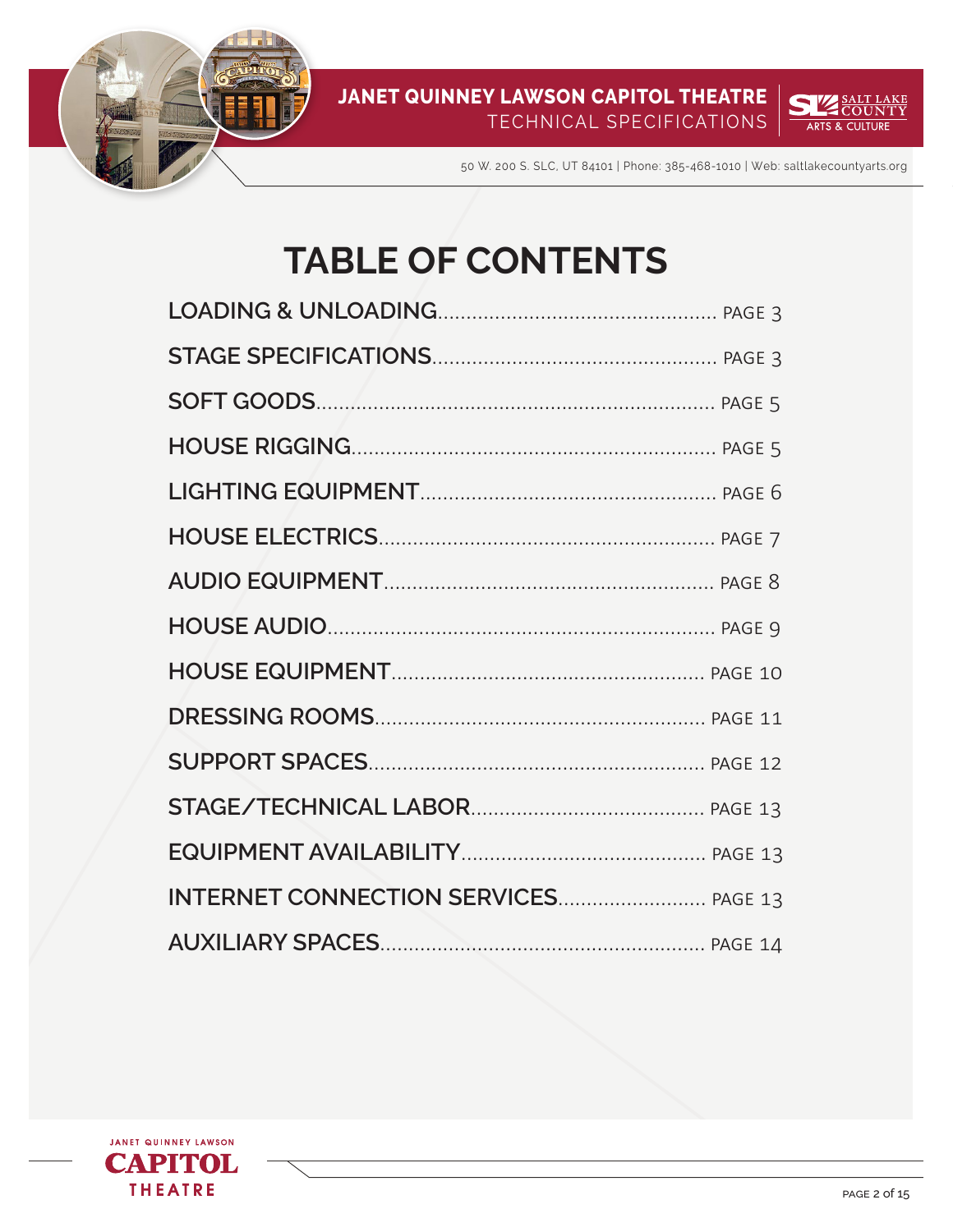



50 W. 200 S. SLC, UT 84101 | Phone: 385-468-1010 | Web: saltlakecountyarts.org

## **LOADING & UNLOADING**

*Access to the theatre loading area is through a parking garage. Trucks must back in from the street and traffic flow in the garage cannot be interrupted. Only one truck can unload at a time. There is a second unloading area available with freight elevator access to the stage, basement, dressing rooms, and pit area.*

| <b>TRUCK PARKING</b>     | No on-site parking available                                                                                                                                                                                                                                                             |
|--------------------------|------------------------------------------------------------------------------------------------------------------------------------------------------------------------------------------------------------------------------------------------------------------------------------------|
| <b>LOADING DOCK</b>      | Primary loading area at street level<br>Ramp down from truck                                                                                                                                                                                                                             |
|                          | Electric roll up door; 10' wide x 14' tall                                                                                                                                                                                                                                               |
| <b>SECONDARY LOAD-IN</b> | Please note restrictions of freight elevator<br>One level above stage; loads into freight elevator<br>Door dimensions: 7'3" wide x 8' tall<br>Elevator: 13' long x 10' wide x 9' tall<br>Elevator capacity: 8,000 lbs.<br>Access to stage, dressing rooms, orchestra pit, and back alley |
| <b>LOADING RAMP</b>      | 16' aluminum; 3,200 lbs. capacity                                                                                                                                                                                                                                                        |
| <b>FORKLIFT</b>          | No forklift on site; Technical Director can assist with arrangements                                                                                                                                                                                                                     |

## **STAGE SPECIFICATIONS**

| <b>THEATRE</b>            | Proscenium                                                                                                                      |
|---------------------------|---------------------------------------------------------------------------------------------------------------------------------|
| <b>MAIN DRAPE</b>         | Guillotine with center page<br>Manually operated on deck, stage left                                                            |
| <b>STAGE MEASUREMENTS</b> | Opening: 24'2" tall x 43'4" wide<br>Plaster line to upstage wall: 48'6"<br>Plaster line to edge of curved apron: 4'0" at center |
| <b>STAGE HOUSE</b>        | Deck to grid: 74'5"<br>All sheaves under-hung above grid<br>Grid floor clear for spot line sheaves                              |
| <b>BALCONY RAIL</b>       | Balcony rail to stage at plaster line: 47'9"                                                                                    |
| <b>SPOT BOOTH</b>         | Spot booth to stage at plaster line: ~120'                                                                                      |

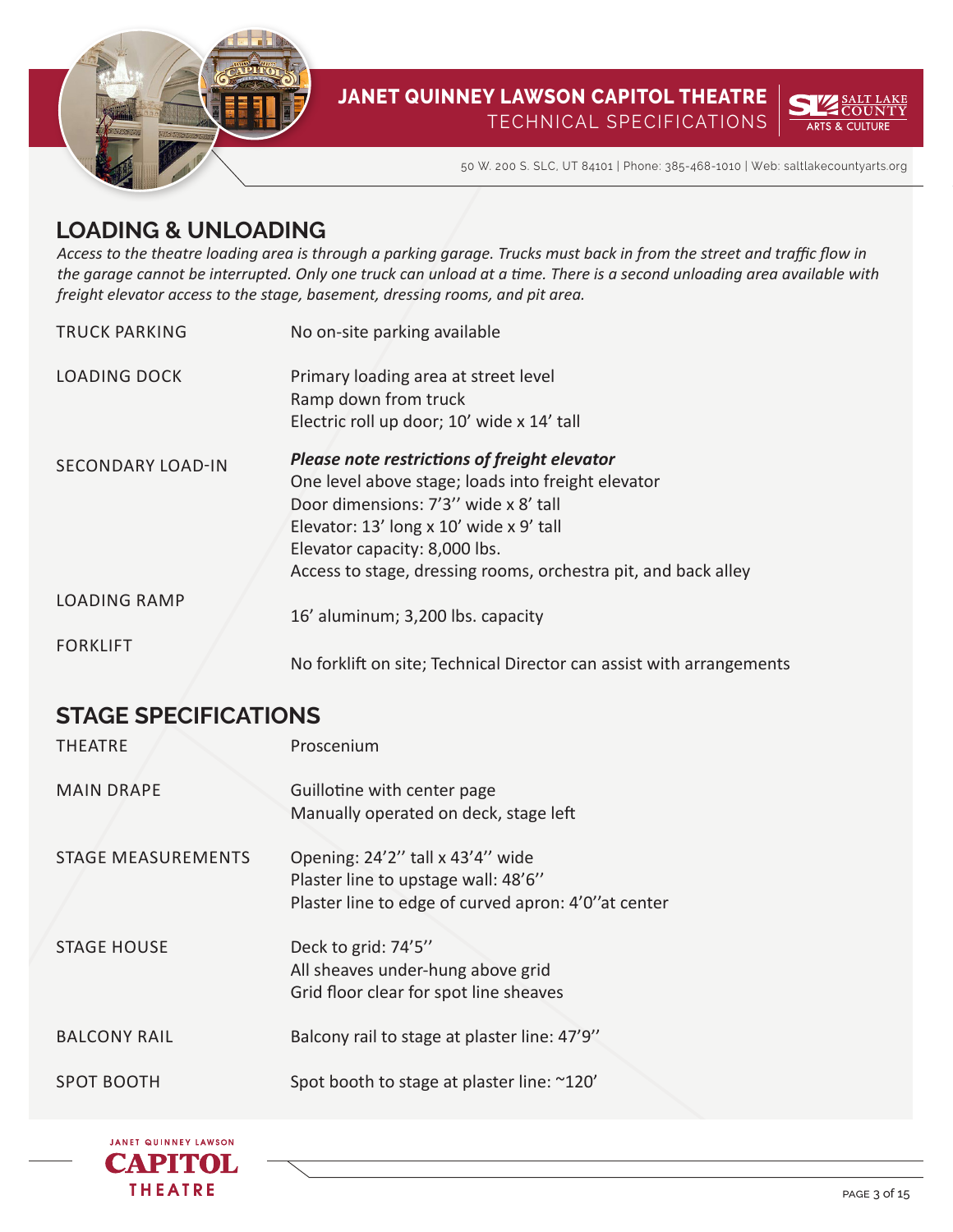



50 W. 200 S. SLC, UT 84101 | Phone: 385-468-1010 | Web: saltlakecountyarts.org

| <b>STAGE SPECIFICATIONS CONT'D</b>           |                                                                                                                                     |
|----------------------------------------------|-------------------------------------------------------------------------------------------------------------------------------------|
| LIGHTING RING                                | Beam position to stage at plaster line: ~100'                                                                                       |
| <b>STAGE FLOOR</b>                           | Please advise if you require lagging into the stage floor; there are no traps.<br>Floor restoration required.                       |
|                                              | Sprung maple; painted flat black; no traps                                                                                          |
| <b>FLOOR DIMENSIONS</b>                      | 52'6" - Center line to stage left wall                                                                                              |
|                                              | 48'6" - Plaster line to upstage wall                                                                                                |
|                                              | 39' 6" - Center line to stage right arbor fence                                                                                     |
| <b>ORCHESTRA PIT</b>                         | Fixed platform (under apron): 36' wide x 8'deep                                                                                     |
|                                              | Fixed platform (under apron) depth: 9' below stage deck height                                                                      |
|                                              | Risers, stairs, and assorted platforms included to customize configuration                                                          |
| <b>ORCHESTRA LIFT</b>                        | Two Gala lift-operated platforms for small and large configurations<br>Upstage platform: 41' wide (at widest) x 6' deep (at center) |
|                                              | Downstage platform: 53' wide (at widest) x 9'10" deep (at center)                                                                   |
|                                              | Maximum depth: 12' below stage deck height                                                                                          |
|                                              | Weight Capacity: Please discuss with Technical Director                                                                             |
| STAGE MANAGER CONTROL Located downstage left |                                                                                                                                     |
|                                              | Lighting control panel for stage and house lights with monitors                                                                     |
| <b>VIDEO MONITORS</b>                        | Video monitors for stage and conductor views, located downstage left and right                                                      |

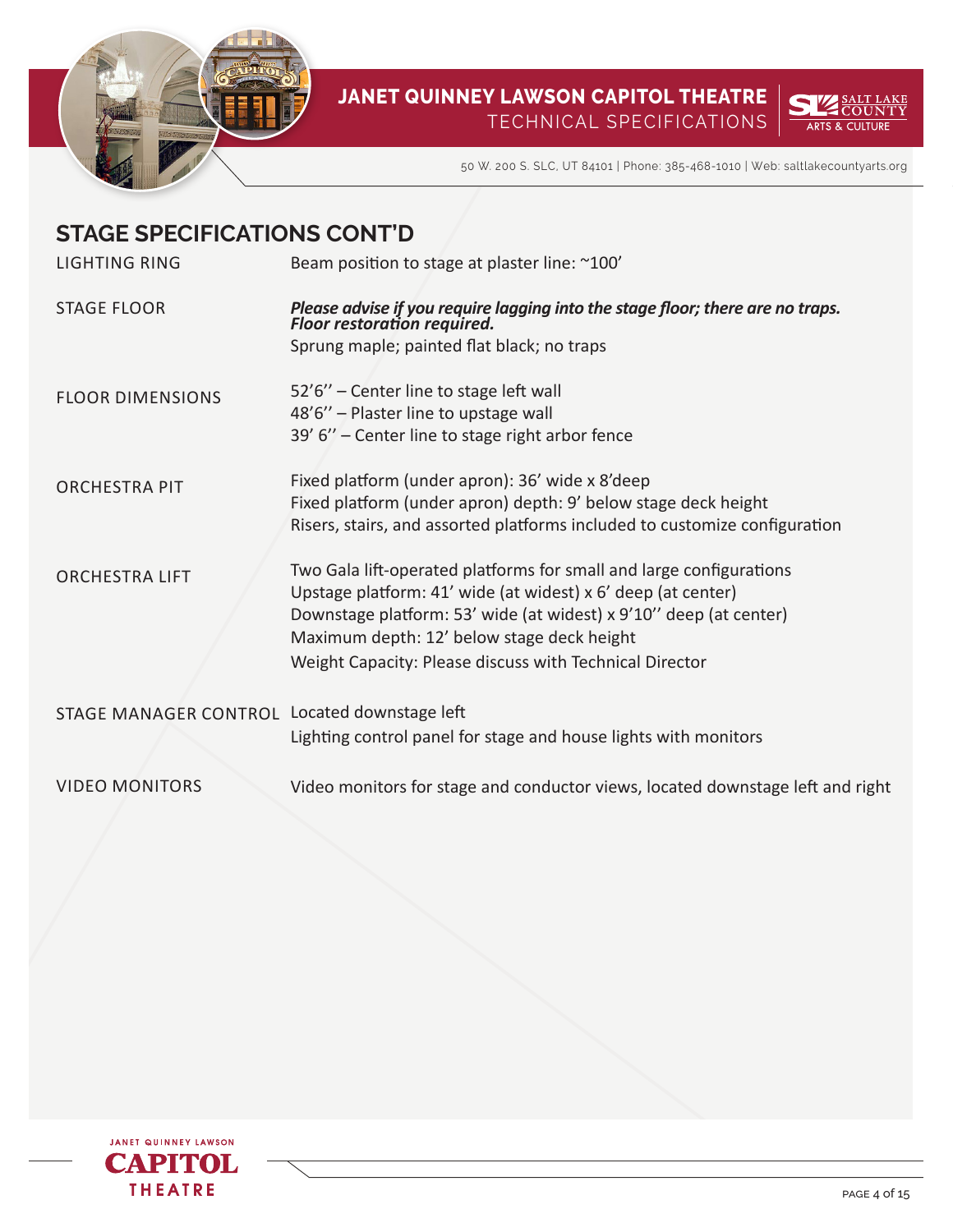



50 W. 200 S. SLC, UT 84101 | Phone: 385-468-1010 | Web: saltlakecountyarts.org

| <b>SOFT GOODS</b> |                                                                                                                                    |
|-------------------|------------------------------------------------------------------------------------------------------------------------------------|
| <b>BORDERS</b>    | (6) Flat black velour borders 15' x 60'                                                                                            |
| LEGS              | (6 pair) Flat black velour legs 38' x 12'<br>(2 pair) Flat black velour legs 32' x 8'<br>(1 pair) Flat black velour legs 32' x 20' |
| <b>BACK DROPS</b> | (2) Flat black velour 35' x 50'<br>(2) Flat navy blue velour 35' x 55'                                                             |
| <b>SCRIMS</b>     | (1) Black sharks tooth scrim 35' x 65'<br>(1) White sharks tooth scrim 35' x 65'                                                   |
| CYC               | (1) Natural muslin 40' x 65'<br>(1) White plastic or RP screen 38' x 64'                                                           |

### **HOUSE RIGGING**

*All line sets have full travel to grid. No permanent electrics, border lights or concert shell*

| <b>RIGGING</b>      | (66) single purchase line sets<br>Each hanger on 7 steel cables<br>Line sets on 8" centers                       |
|---------------------|------------------------------------------------------------------------------------------------------------------|
| <b>BATTENS</b>      | Standard battens are 60' long<br>House can provide extensions to 66'<br>All battens have full 70' travel to grid |
| <b>GRID HEIGHT</b>  | Stage deck to grid: 74'5"<br>All sheaves are under-hung above grid                                               |
| WEIGHT              | Arbor capacity is 1,800 lbs.<br>House has 30,000 lbs. of counterweight available                                 |
| <b>LOCKING RAIL</b> | Stage right on first gallery, 30' above stage deck<br>Underside of gallery is 23' above stage deck               |
| <b>PIN RAILS</b>    | Stage left and right<br>Spot lines available                                                                     |

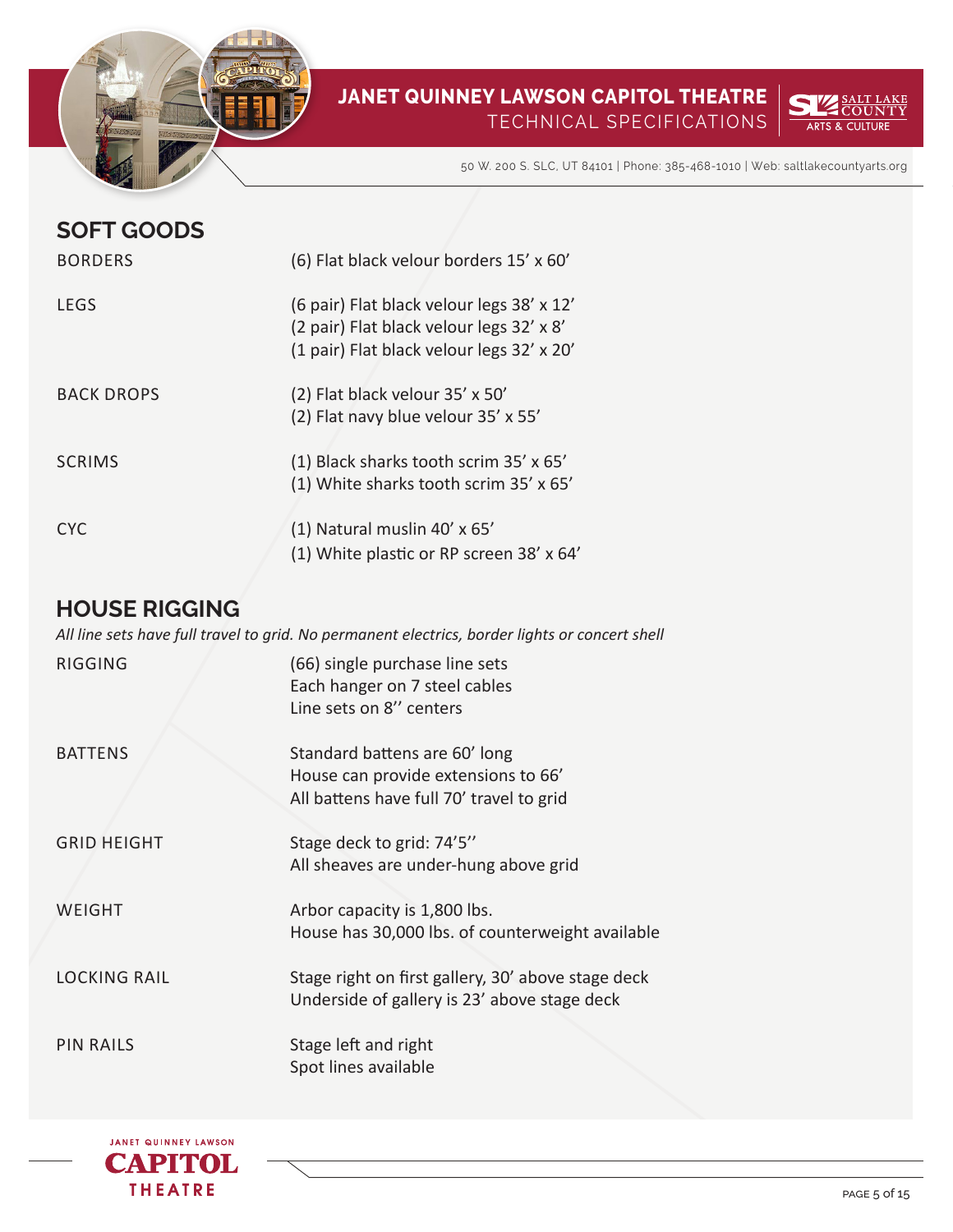



50 W. 200 S. SLC, UT 84101 | Phone: 385-468-1010 | Web: saltlakecountyarts.org

## **HOUSE RIGGING CONT'D**

| <b>SIDE LIGHT LADDERS</b> | (6) each per side on motorized winches, movable up/downstage<br>Stage left: 36' from CL, Stage right: 35' from CL |
|---------------------------|-------------------------------------------------------------------------------------------------------------------|
| <b>CHAIN MOTORS</b>       | $(6)$ – 1 ton chain motors available on sleds<br>Located on grid, 200 Amp power available on grid                 |
| <b>SPOTTING SHEAVES</b>   | (148) available                                                                                                   |

## **LIGHTING EQUIPMENT**

| LIGHTING CONSOLE | ETC Ion with 1 x 20 Fader Wing, (2) RVIs, (4) 2 Port Net3 Nodes |  |
|------------------|-----------------------------------------------------------------|--|
|------------------|-----------------------------------------------------------------|--|

FIXTURES

(268) ETC Source 4 575 Watt (12) ETC Source 4 750 Watt (10) 50 ° lenses (89) 36 ° lenses (102) 26 ° lenses (83) 19 ° lenses (39) 14 ° lenses (24) 10 ° lenses (12) ETC Source 4 PARNel (62) ETC Source 4 PAR (58) WFL lenses (59) MFL lenses (59) NSP lenses (59) VNSP lenses (61) Altman cyc lights (cells, ground row) (48) Altman cyc lights (cells overhead) (24) Burkey Colortran far cycs (cells overhead) *Spot booth can accommodate additional lamps*  (3) Super Trouper 2,000 Watt Xenon 120' throw to stage, 25 degree angle (63) Size A gobo holders (4) Size B gobo holders



FOLLOW SPOTS

ACCESSORIES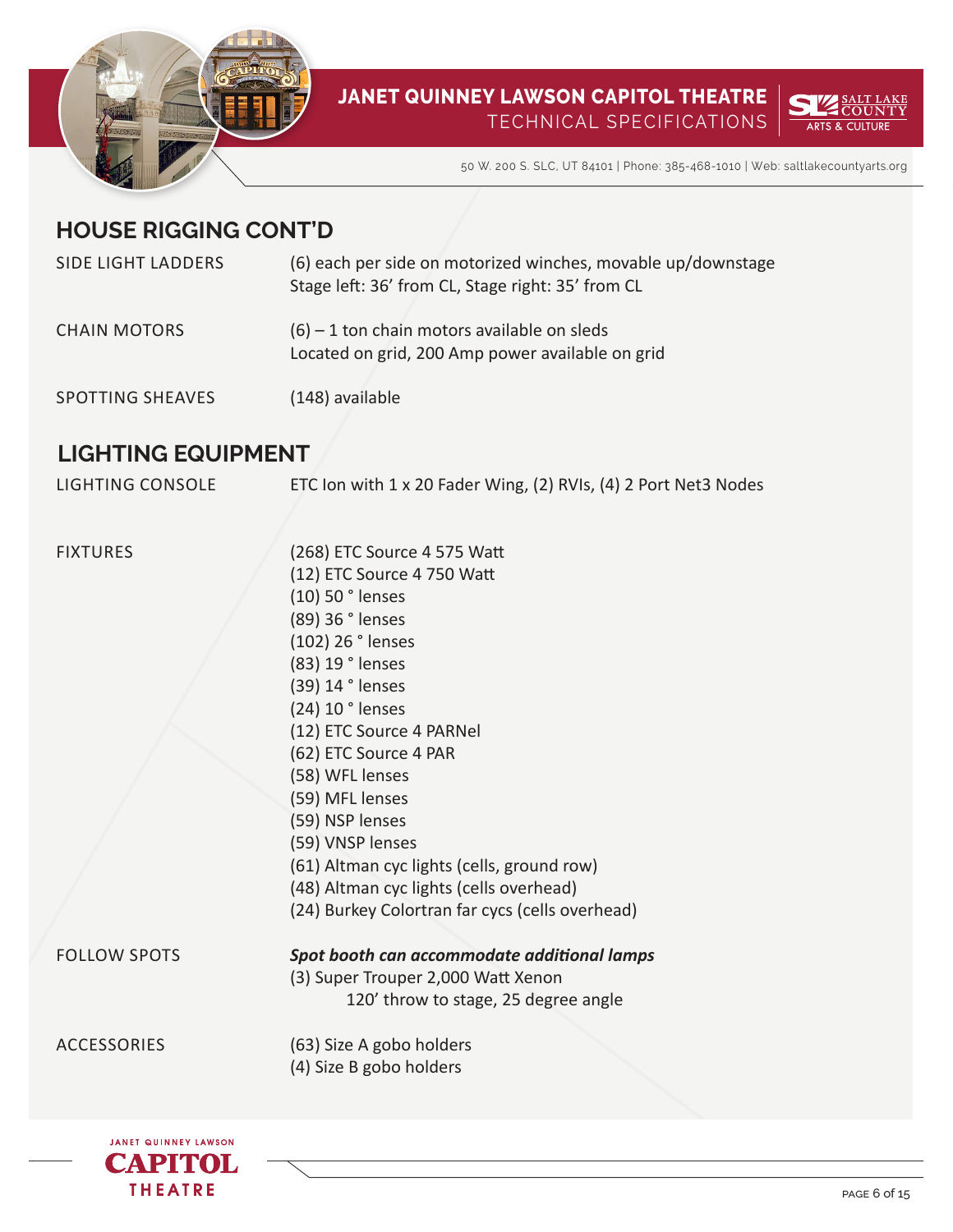



50 W. 200 S. SLC, UT 84101 | Phone: 385-468-1010 | Web: saltlakecountyarts.org

## **HOUSE ELECTRICS**

| All circuits 3-pin stage plugs. Quick connect panel stage left for road control of<br><b>FOH circuits</b><br>ETC Sensor+<br>438 circuits with 2.4 kW dimmers<br>10 circuits with 6 kW dimmers                                                                                                                                                                                                                                                                                                                                                                                                                                                                                                                                                                                                 |
|-----------------------------------------------------------------------------------------------------------------------------------------------------------------------------------------------------------------------------------------------------------------------------------------------------------------------------------------------------------------------------------------------------------------------------------------------------------------------------------------------------------------------------------------------------------------------------------------------------------------------------------------------------------------------------------------------------------------------------------------------------------------------------------------------|
| (3) 400 Amp, 3 phase 110/120 v<br>Disconnect boxes located stage left<br>Distance from center line: 74'                                                                                                                                                                                                                                                                                                                                                                                                                                                                                                                                                                                                                                                                                       |
| (2) 100 Amp, 3 phase disconnect                                                                                                                                                                                                                                                                                                                                                                                                                                                                                                                                                                                                                                                                                                                                                               |
| 200 Amp, 3 phase available                                                                                                                                                                                                                                                                                                                                                                                                                                                                                                                                                                                                                                                                                                                                                                    |
| (24) Balcony rail [47'-9" to plaster line]<br>(12) Ceiling cove [97' to plaster line at far end]<br>(48) Side light ladders (24 per side, movable up and down stage)<br>[Stage Right: 36' from centerline]<br>[Stage Left: 35' from centerline]<br>(48) Box booms (24 per side)<br>[Upstage Box Boom: 66'-6" to plaster line]<br>[Downstage Box Boom: 54'-4" to plaster line]<br>(35) #1 electric [2'-7" to plaster line]<br>(35) #2 electric [9'-11" to plaster line]<br>(30) #3 electric [17'-3" to plaster line]<br>(30) #4 electric [29'-11" to plaster line]<br>(25) #5 electric [31'-11" to plaster line]<br>(35) #6 electric [37'-3" to plaster line]<br>(4) Stage Manager Panel, stage left [on plaster line]<br>(112) Stage area wall boxes<br>Includes cyc trough and orchestra pit |
|                                                                                                                                                                                                                                                                                                                                                                                                                                                                                                                                                                                                                                                                                                                                                                                               |

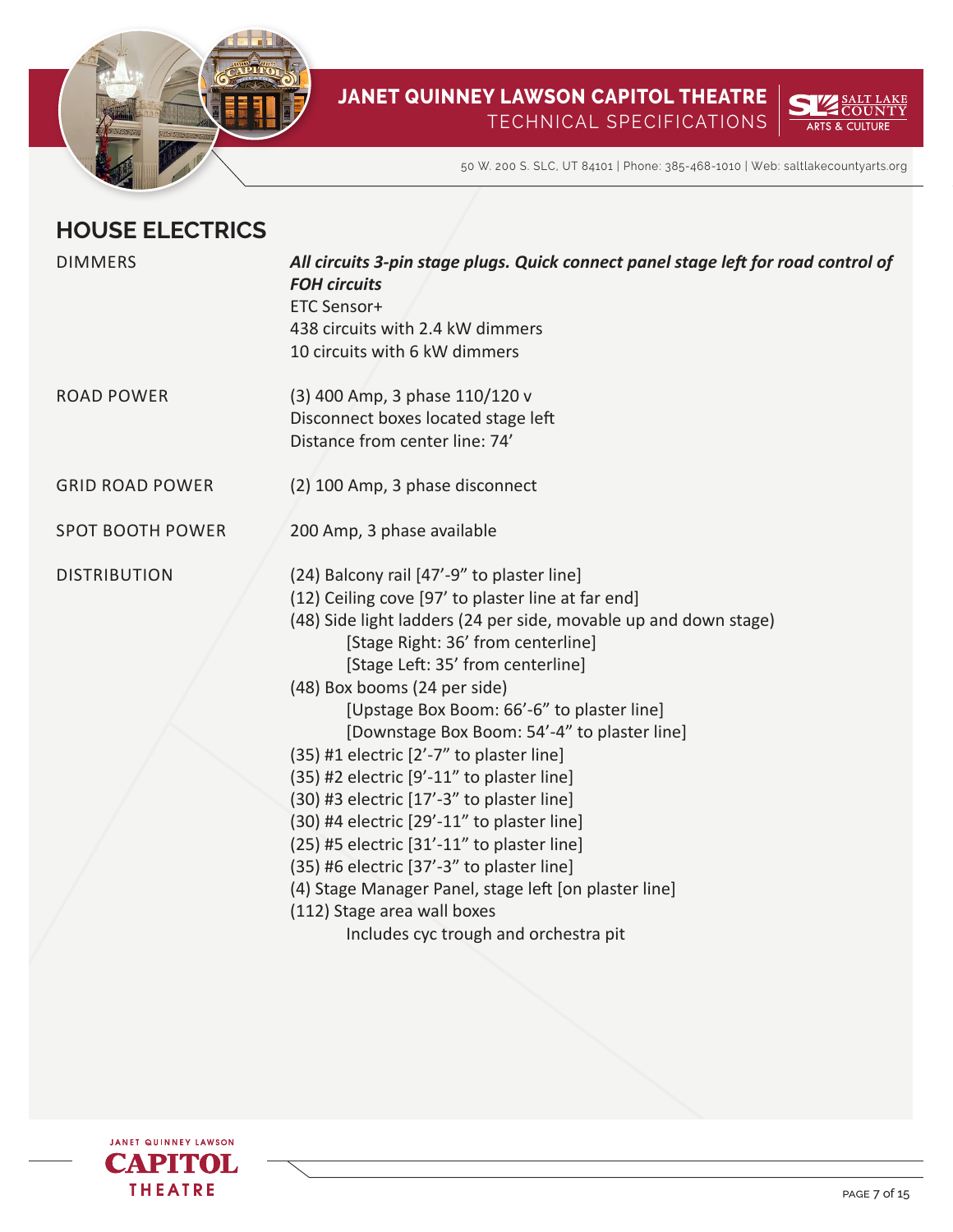



50 W. 200 S. SLC, UT 84101 | Phone: 385-468-1010 | Web: saltlakecountyarts.org

## **AUDIO EQUIPMENT**

| <b>AUDIO CONSOLE</b>       | <b>Console in fixed position</b><br>AVID Venue SC 48 digital 16 x 16                                                                               |
|----------------------------|----------------------------------------------------------------------------------------------------------------------------------------------------|
|                            | (32 x 16 Stage Box, WiFi VCN accessible)                                                                                                           |
| <b>SPEAKERS:</b>           |                                                                                                                                                    |
| Line Array                 | (12) d&b Y8<br>(2) d&b Y12<br>(2) d&b Y-SUB                                                                                                        |
| <b>Ground Stacks</b>       | (6) d&b Y8<br>(4) d&b Y12<br>(2) d&b Y-SUB                                                                                                         |
| <b>Front Fills</b>         | $(10)$ d&b E5                                                                                                                                      |
| Mid Fills                  | (2) d&b 10S<br>$(2)$ d&b 5S                                                                                                                        |
| Rear Delay on Main Floor   | $(5)$ d&b 8S<br>(2) d&b 27S Sub                                                                                                                    |
| <b>Under Balcony Delay</b> | (4) d&b 12S                                                                                                                                        |
| <b>Monitors</b>            | (2) d&b E12                                                                                                                                        |
| Movable Speakers           | (2) d&b E12                                                                                                                                        |
| <b>INTERCOM</b>            | House Clear Com A/B base station<br>(12) Wired belt packs with headsets<br>(8) Wireless HME packs<br>Biscuits installed at fly rail and spot booth |

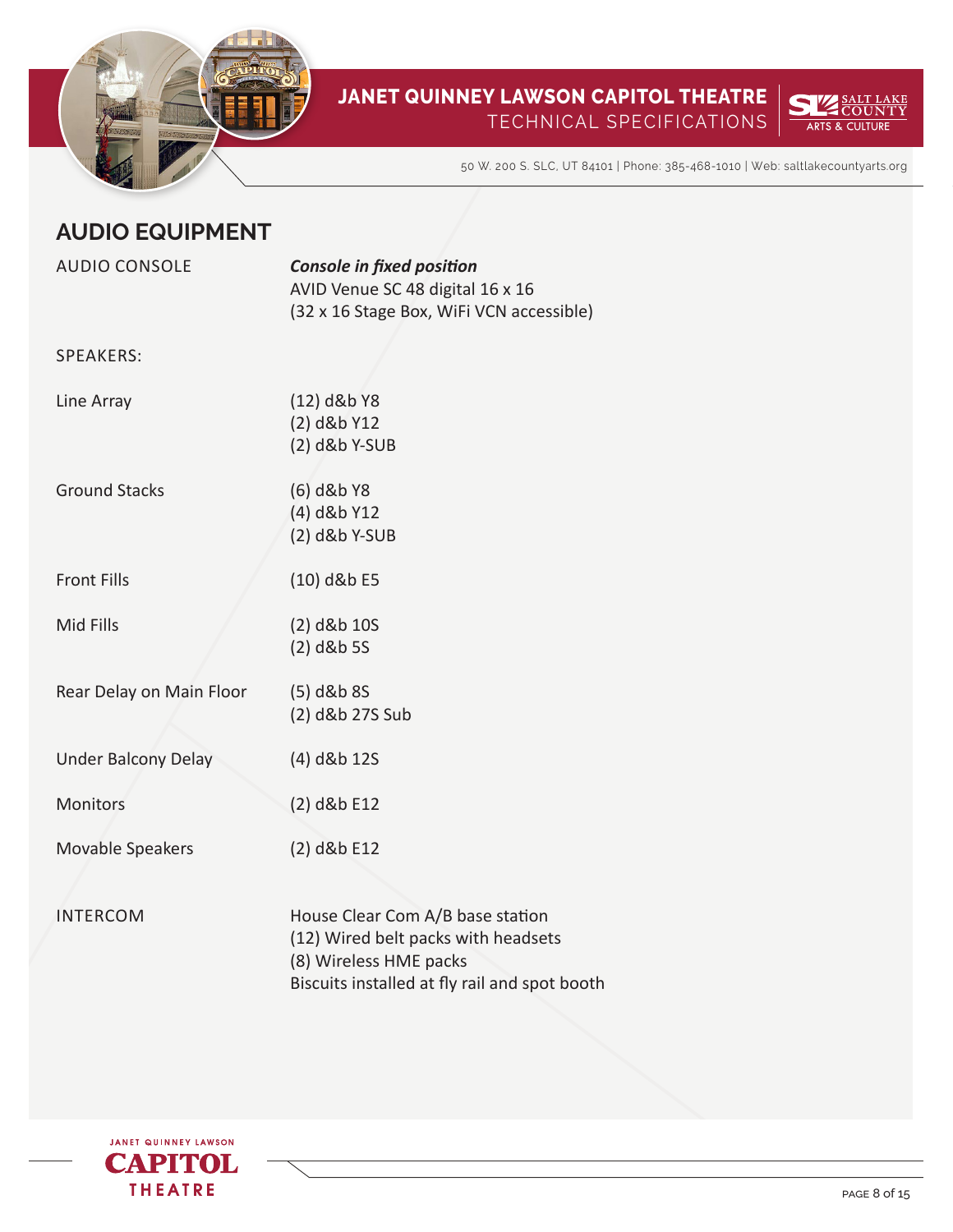



50 W. 200 S. SLC, UT 84101 | Phone: 385-468-1010 | Web: saltlakecountyarts.org

## **AUDIO EQUIPMENT CONT'D**

(4) AKG 414 TL (2)AKG C414B (2) Neumann KM 184 (5) Shure SM 81 (2) Shure SM 58 (2) Shure SM 58 Beta (3) Shure SM 57 (1) Shure SM 57 Beta (3) Shure SM 91 (1) Shure SM 99 (2) Shure KSM 32 (2) Countryman B2D Lavalier (2) Sennheiser SK 2050 RF sets (5) Direct Inputs; assorted brands Rear of Orchestra level, under balcony Maximum working area is 10' x 12' Distance to stage: ~100' Cable Run ~170' through basement raceway No floor cable runs allowed in any public space Located in rear of orchestra level, far house right,

| SOUND BOOTH |  |
|-------------|--|

**HOUSE AUDIO**

FOH

Audio console can be moved into the house

STAGE MANAGER PANEL Located downstage left Paging to dressing rooms and support spaces House mix venue I/O stage box (32 x 16)

ROAD POWER Located downstage left 200 Amp 3 phase, isolated ground (tails) 100 Amp 3 phase, isolated grounds (Camlok)

DESCRIPTIVE AUDIO Listen RF ALD; packs available in lobby

ASSISTED LISTENING Listen RF ALD; packs available in lobby

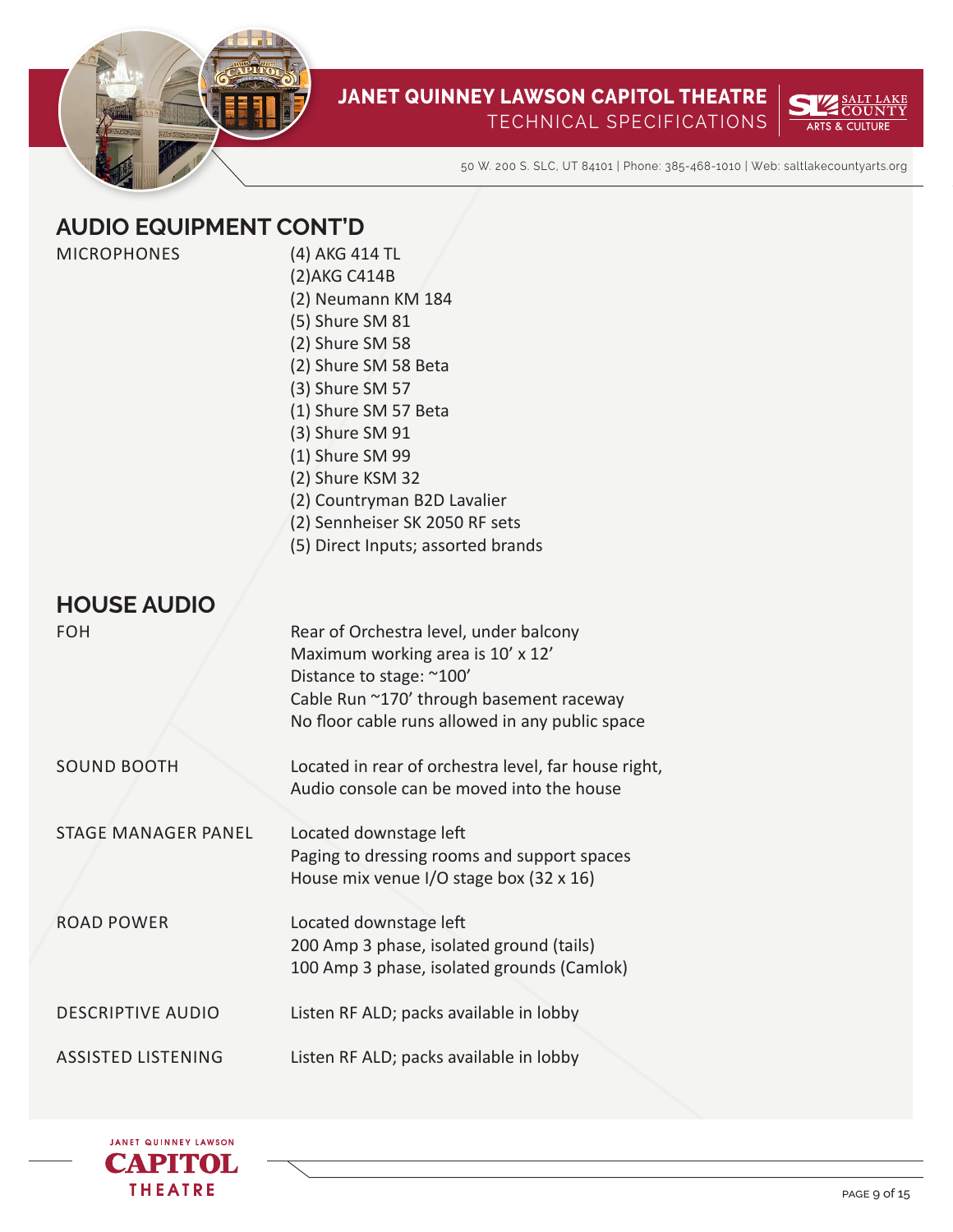



50 W. 200 S. SLC, UT 84101 | Phone: 385-468-1010 | Web: saltlakecountyarts.org

## **HOUSE AUDIO CONT'D**

| <b>PAGING</b>            | Call system on stage left and right                                                                                                                                                                                           |
|--------------------------|-------------------------------------------------------------------------------------------------------------------------------------------------------------------------------------------------------------------------------|
|                          | Page and god mic stage left                                                                                                                                                                                                   |
|                          | Program and paging available to dressing rooms and support spaces                                                                                                                                                             |
| <b>ORCHESTRA PIT</b>     | Access available through stage left floor and apron raceway                                                                                                                                                                   |
| <b>HOUSE EQUIPMENT</b>   |                                                                                                                                                                                                                               |
| <b>PROJECTION SCREEN</b> | Plastic front & rear projection screen<br>38' high x 64' wide                                                                                                                                                                 |
| <b>PIANOS</b>            | Steinway Model B 7' Grand - for stage and pit use<br>Boston Studio Upright - for stage and pit use                                                                                                                            |
| <b>ORCHESTRA</b>         | (78) Manhasset music stands<br>(78) Stand lamps<br>(64) Wenger black padded chairs<br>(6) Musician stools<br>(1) Adjustable height podium<br>(1) Lighted conductor's desk<br>(14) Clear Plexiglas shields<br>(2) Cello risers |
| <b>LIFTS AND LADDERS</b> | (1) Genie AWP-36S lift<br>$(2)$ 6' ladder<br>(2) 10' ladder<br>$(1)$ 12' ladder                                                                                                                                               |
| <b>DANCE FLOOR</b>       | Harlequin dance floor [60' x 42'; does go off into the wings]                                                                                                                                                                 |
| <b>EASELS</b>            | $(5)$ Black<br>(8) Blonde                                                                                                                                                                                                     |
| <b>MIRRORS</b>           | $(12)$ 1' x 4'<br>$(1)$ 3' x 5' on rolling cart                                                                                                                                                                               |
| <b>LECTERNS</b>          | (2) with microphone                                                                                                                                                                                                           |

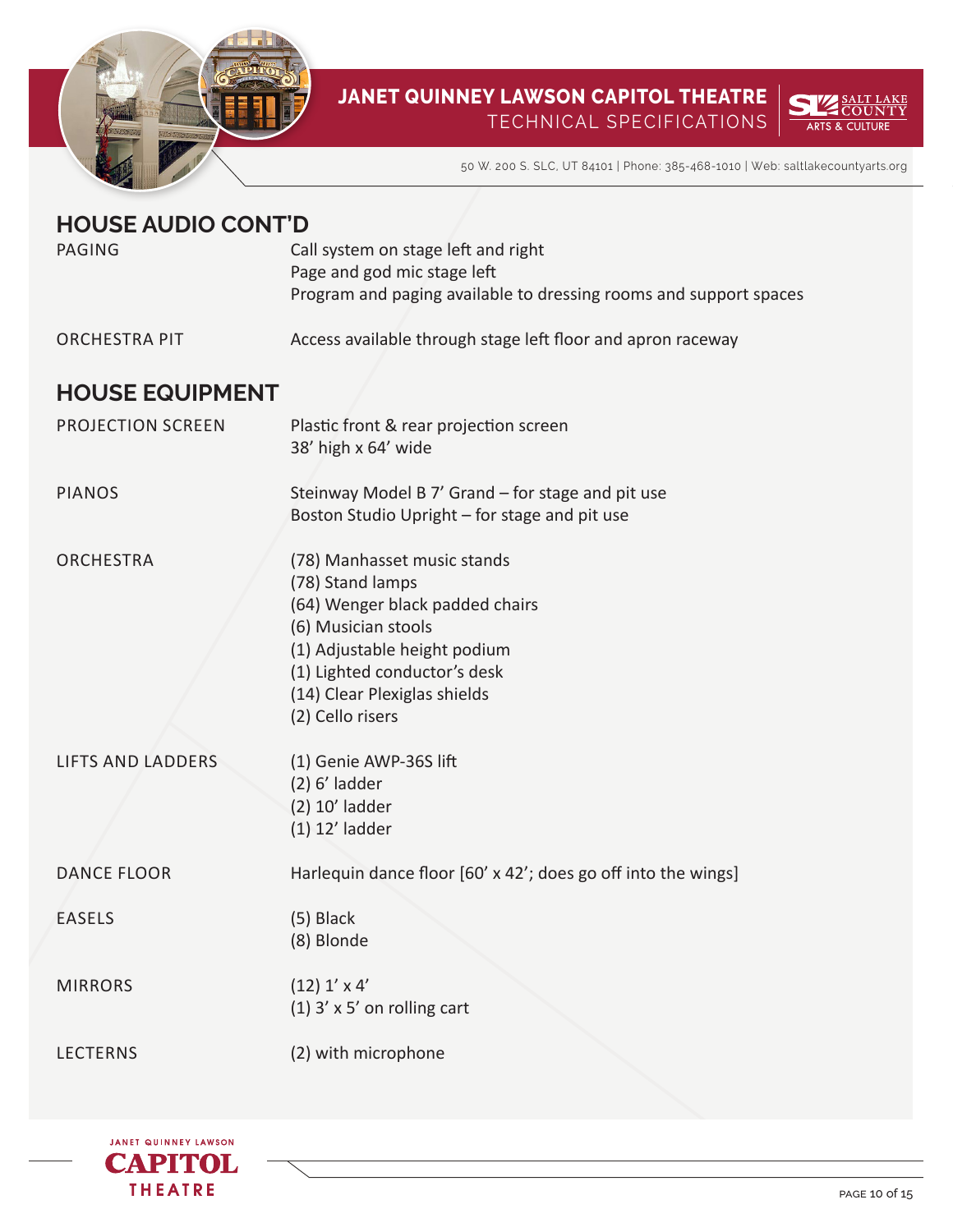



50 W. 200 S. SLC, UT 84101 | Phone: 385-468-1010 | Web: saltlakecountyarts.org

## **HOUSE EQUIPMENT CONT'D**

| <b>TABLES</b> | (25) 8' Banquet                                   |
|---------------|---------------------------------------------------|
|               | $(17)$ 6' Banquet                                 |
|               | (4) 6' Seminar                                    |
|               | (6) 60" Round                                     |
|               | (13) Cocktail                                     |
| <b>CHAIRS</b> | (52) Metal padded folding chairs                  |
|               | (126) Plastic dressing room chairs                |
|               | (109) Padded stacking catering chairs             |
| <b>LINENS</b> | Not available for food service                    |
|               | Limited linens available, cleaning fees may apply |

## **DRESSING ROOMS**

*All dressing rooms are located in basement with access to service elevator, orchestra pit, stage left stairs, and crossover to stage right stairs (1 flight). Patron/public meet and greets are not allowed in the basement level.*

| <b>CHORUS ROOM</b><br>$(16' \times 36')$      | (2) rooms, (23) stations each<br>Mirror stations with vanity lights and counters<br>Large bathroom with showers, sinks, and toilets                                                                                                |
|-----------------------------------------------|------------------------------------------------------------------------------------------------------------------------------------------------------------------------------------------------------------------------------------|
| <b>ORCHESTRA LOUNGE</b><br>$(30' \times 15')$ | Video monitors with stage feed<br>Shared bathrooms with Chorus dressing rooms                                                                                                                                                      |
| <b>STAR ROOMS</b><br>(6'X 10')                | (5) rooms, (2) stations each<br>Mirror stations with vanity lights, sink, and counter<br>Small bathroom with shower, sink, and toilet<br>Includes clothes rack and convenience outlets<br>Star 1 has video monitor with stage feed |
| <b>CONDUCTOR ROOM</b><br>$(6' \times 10')$    | (1) room, (2) stations each<br>Mirror stations with vanity lights, sink, and counter<br>Small bathroom with shower, sink, and toilet<br>Includes clothes rack and convenience outlets                                              |
| <b>DRESSING ROOM</b><br>$(15' \times 10')$    | (2) rooms, (7) stations each<br>Mirror stations with vanity lights, sink, and counter<br>Includes clothes rack and convenience outlets                                                                                             |
|                                               |                                                                                                                                                                                                                                    |

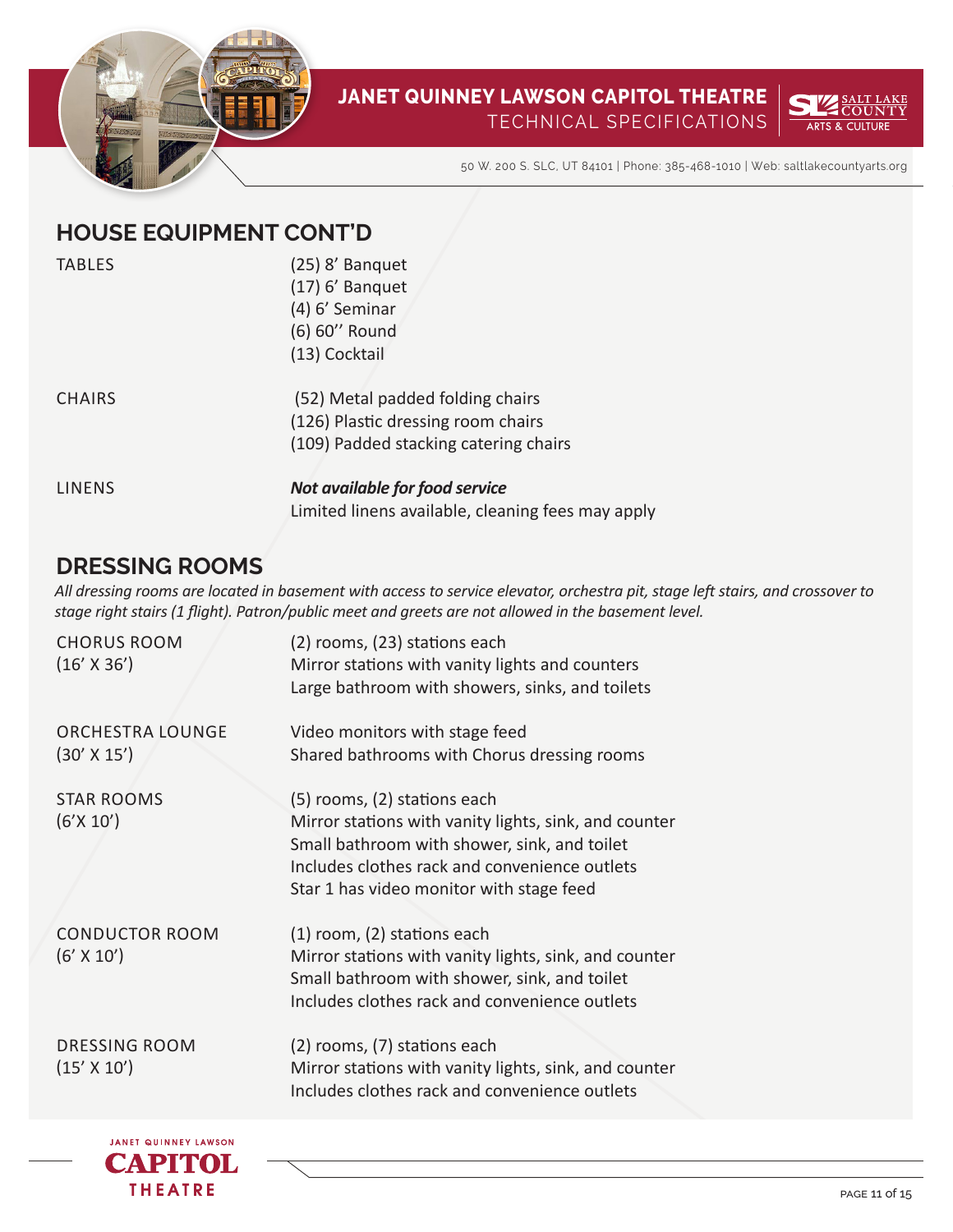



50 W. 200 S. SLC, UT 84101 | Phone: 385-468-1010 | Web: saltlakecountyarts.org

## **DRESSING ROOMS CONT'D**

| ADA DRESSING ROOM     | Mirror with vanity lights                                   |
|-----------------------|-------------------------------------------------------------|
| $(10' \times 6')$     | Accessible bathroom with shower, sink and toilet            |
|                       | Includes clothes rack and convenience outlets               |
| <b>WIG AND MAKEUP</b> | (1) room, (9) stations each                                 |
| $(18' \times 13')$    | Mirror stations with vanity lights, counter, and large sink |
|                       | Includes clothes rack and convenience outlets               |
|                       | <b>Connects to Wardrobe</b>                                 |
|                       | Video monitor with stage feed                               |

## **SUPPORT SPACES**

*All support spaces (except Capitol Studio, as noted) are located in basement with access to service elevator, orchestra pit, stage left stairs, and crossover to stage right stairs (1 flight)*

| <b>LAUNDRY ROOM</b><br>$(8' \times 12')$ | (3) Washers and dryers<br>$(1)$ Sink            |
|------------------------------------------|-------------------------------------------------|
| <b>WARDROBE ROOM</b>                     | (2) Washers and dryers                          |
| $(23'$ X 20')                            | (4) Commercial steamers                         |
|                                          | $(1)$ Sink                                      |
|                                          | (3) Iron and board                              |
|                                          | (15) Rolling wardrobe racks                     |
|                                          | (5) 20 Amp circuits                             |
|                                          | (1) data line                                   |
|                                          | Video monitor with stage feed                   |
| <b>DRESSING ROOM NEAR</b>                | (5) Mirror stations w/ vanity lights & counter  |
| <b>STAGE RIGHT</b>                       | (6) 20 Amp circuits                             |
| $(24' \times 9')$                        | Video monitor with stage feed                   |
| <b>GREEN ROOM</b>                        | Includes kitchen counters, drawers and cabinets |
| $(32' \times 14')$                       | Refrigerator                                    |
|                                          | Microwave                                       |
|                                          | Sink                                            |
|                                          | (6) 20 Amp circuits                             |
|                                          | (1) data line                                   |
|                                          |                                                 |

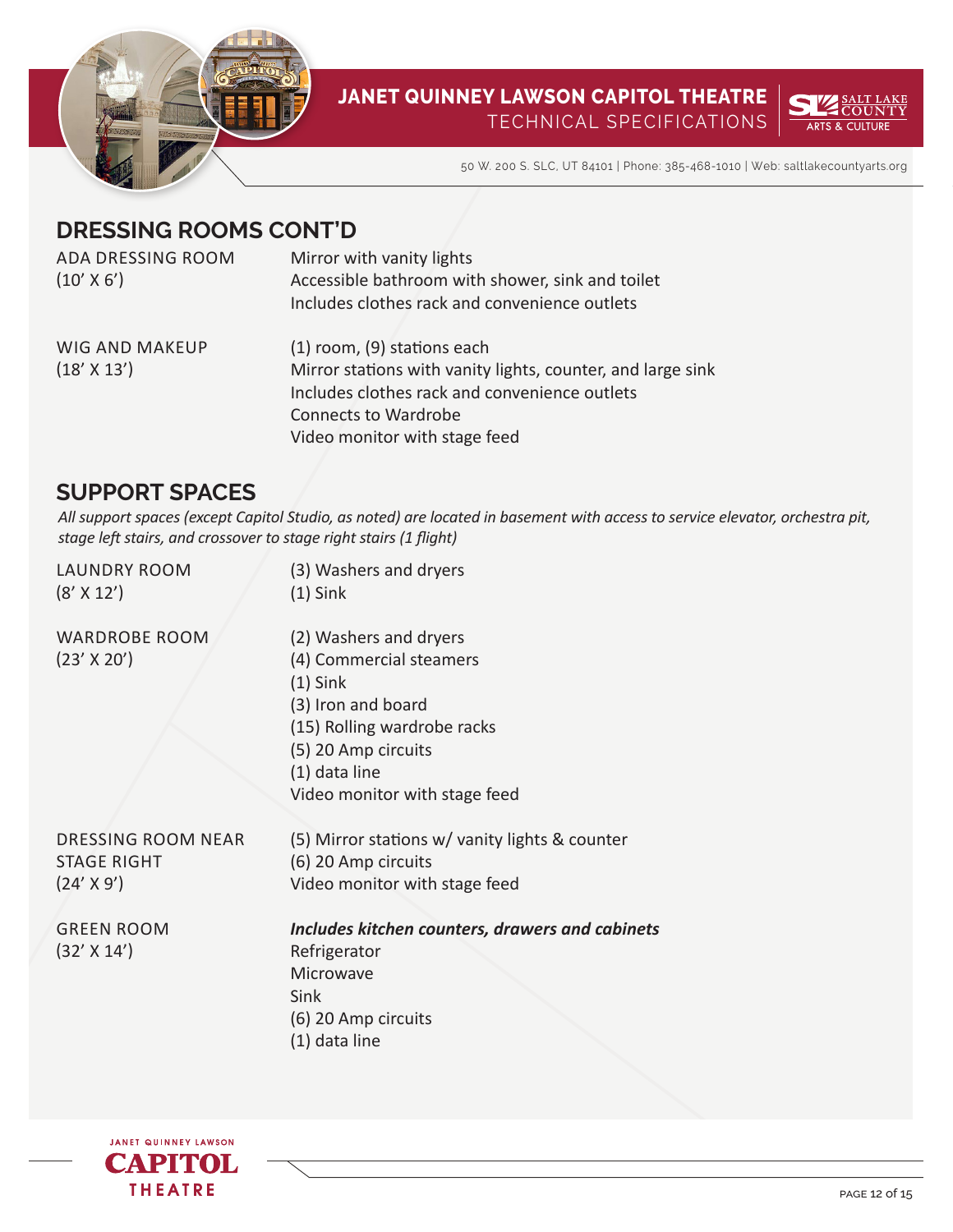



50 W. 200 S. SLC, UT 84101 | Phone: 385-468-1010 | Web: saltlakecountyarts.org

| <b>SUPPORT SPACES CONT'D</b> |                                                     |
|------------------------------|-----------------------------------------------------|
| OFFICE                       | 20 Amp circuits                                     |
| $(9' \times 10')$            | (1) data line                                       |
|                              | Video monitor with stage feed                       |
| <b>WORKROOM</b>              | 20 Amp circuits                                     |
| (18' X 15')                  | Located adjacent to service elevator                |
| <b>WARM-UP STUDIO</b>        | 5' Weber baby grand piano                           |
| $(40' \times 20')$           | (3) 20 Amp circuits                                 |
|                              | Sprung floor with installed Marley dance floor      |
|                              | (1) data line                                       |
|                              |                                                     |
| <b>CAPITOL STUDIO</b>        | Located on 3rd floor; available for separate rental |
| $(48' \times 50')$           | Yamaha 5' Baby Grand piano                          |
|                              | Sprung floor with installed Marley dance floor      |
|                              | <b>Ballet barres and mirrors</b>                    |
|                              | Dressing room page and program feed                 |
|                              | Studio sound system                                 |

## **STAGE/TECHNICAL LABOR**

Hiring of stage/technical labor is the responsibility of the Contractor and at the Contractor's expense. Contractor must secure dedicated and qualified personnel for the operation of all equipment. Upon request, Salt Lake County Arts & Culture Technical Directors can provide guidance and coordination in securing proper stage/technical labor for the execution of Contractor's events. All stage/technical labor is at Contractor's expense.

## **EQUIPMENT AVAILABILITY**

Please confirm availability with Technical Director during the advance process.

## **INTERNET CONNECTION SERVICES**

WI-FI & WIRED CONNECTIVITY

Please speak with your Technical Director for latest information on coverage and/or speed/bandwidth, provider, Wi-Fi access and password.

Please discuss wired connectivity requirements with your Technical Director.

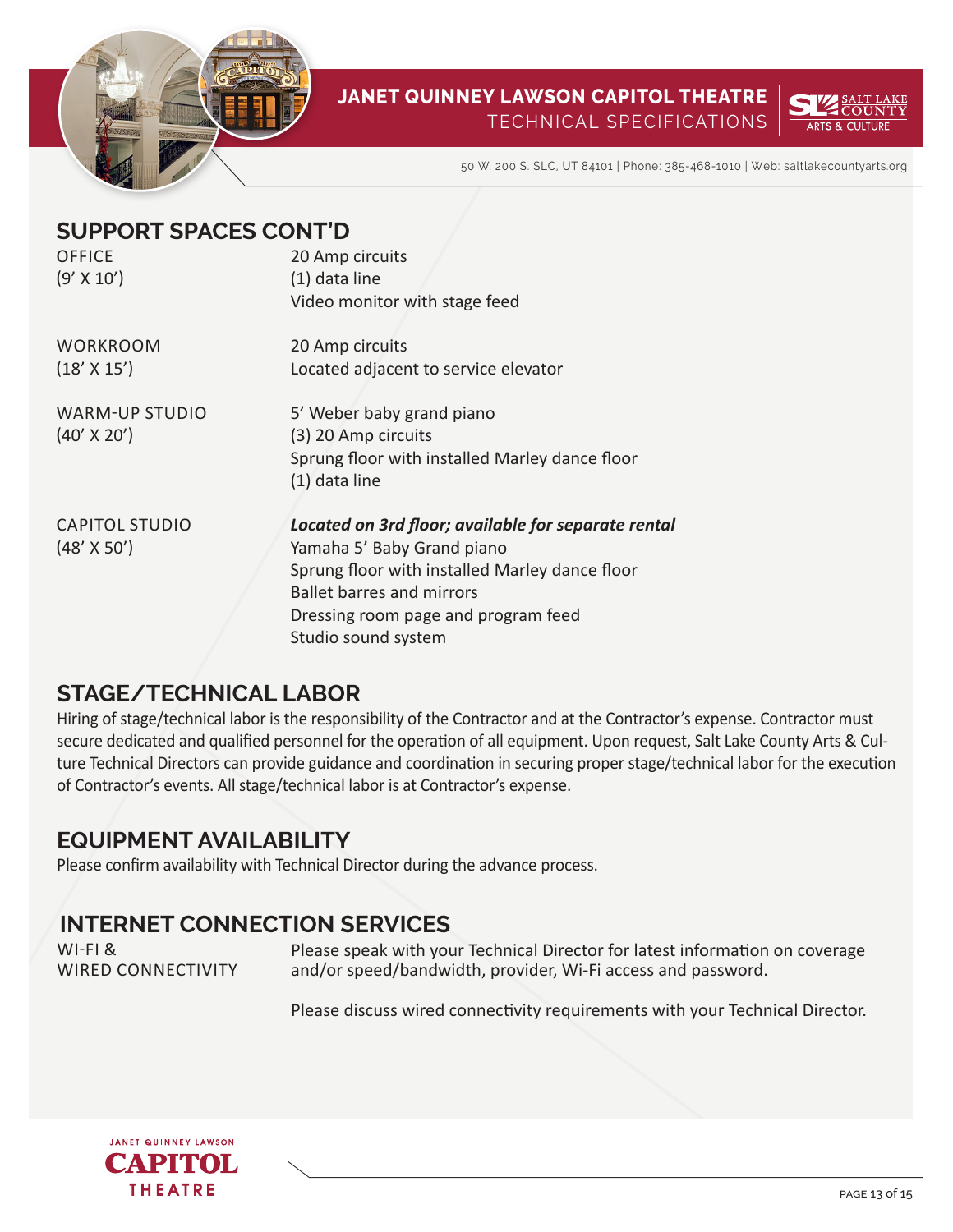



50 W. 200 S. SLC, UT 84101 | Phone: 385-468-1010 | Web: saltlakecountyarts.org

## **AUXILIARY SPACES - LOBBY (MAIN FLOOR)**

SEATING CAPACITIES

- (182) Dinner seating at 60" round tables
- (434) Standing-only cocktail reception
- (315) Partial-seated cocktail reception

#### **AUXILIARY SPACES - LOBBY (MEZZANINE)**

SEATING CAPACITIES (111) Dinner seating at 60" round tables (263) Standing-only cocktail reception (191) Partial-seated cocktail reception

## **AUXILIARY SPACES - CAPITOL ROOM (AVAILABLE AS SEPARATE RENTAL)**

| SEATING CAPACITIES | (75) Dinner seating at 60" round tables |
|--------------------|-----------------------------------------|
|                    | (100) Theater auditorium-style seating  |
|                    | (150) Standing-only cocktail reception  |
|                    | (110) Partial-seated cocktail reception |

MICROPHONES Taken from stage inventory

PIANO (1) Upright Essex

LECTERN

(3) in house

**CHAIRS** 

(100) Black Mesh